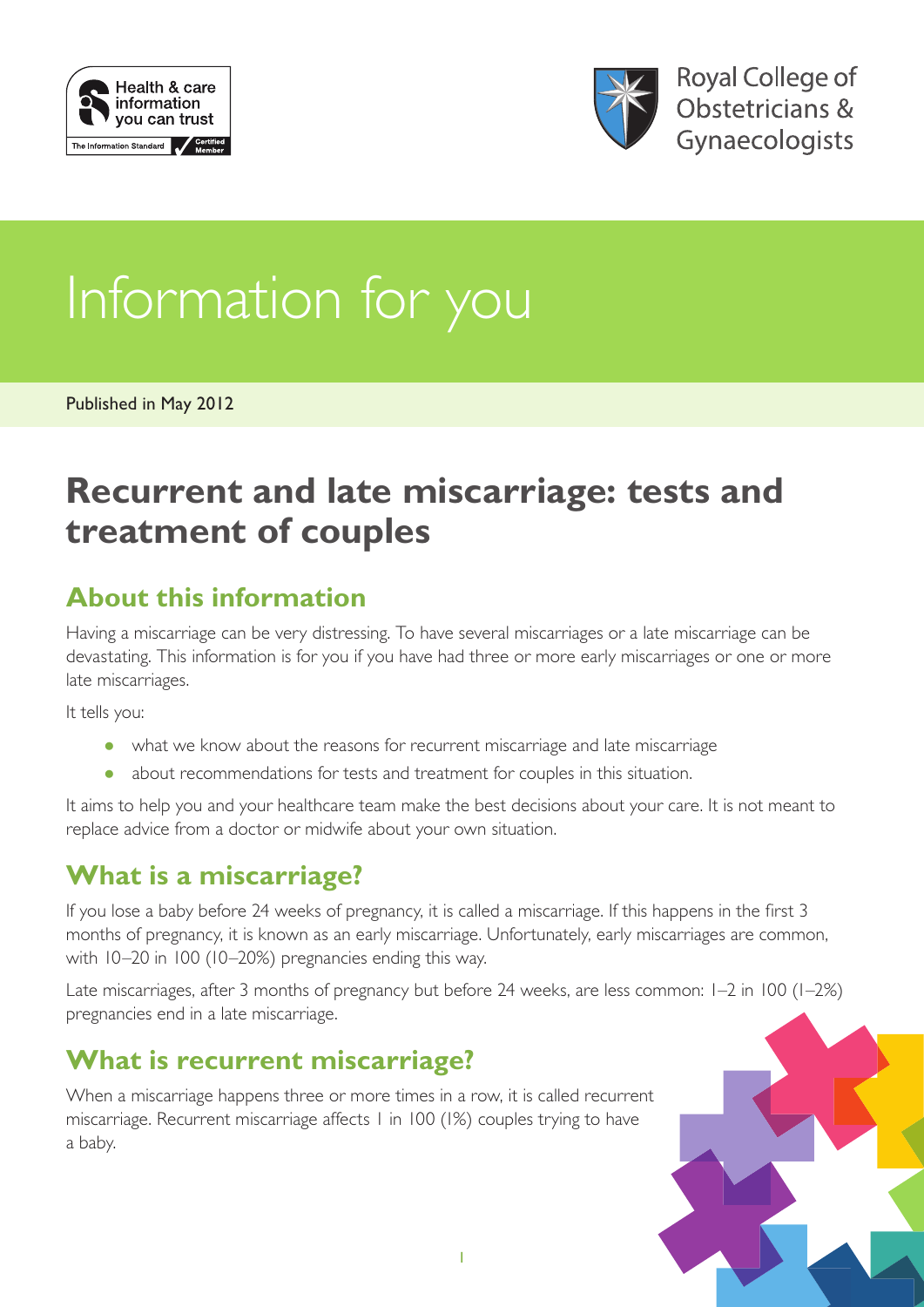# **Why does recurrent miscarriage and late miscarriage happen?**

Sometimes there is a reason found for recurrent and late miscarriage. In other cases, no underlying problem can be found. Most couples are likely to have a successful pregnancy in the future, particularly if test results are normal.

There are a number of factors that may play a part in causing recurrent and late miscarriage:

#### • **Age**

The older you are, the greater your risk of having a miscarriage. If the woman is aged over 40, more than 1 in 2 pregnancies end in a miscarriage. Miscarriages may also be more common if the father is older.

#### • **Antiphospholipid syndrome (APS)**

APS (a syndrome that makes your blood more likely to clot) is uncommon but is a cause of recurrent miscarriage and late miscarriage.

#### • **Thrombophilia**

Thrombophilia (an inherited condition that means that your blood may be more likely to clot) may cause recurrent miscarriage and in particular late miscarriages.

#### • **Genetic factors**

In about 2–5 in 100 couples (2–5%) with recurrent miscarriage, one partner will have an abnormality on one of their chromosomes (the genetic structures within our cells that contain our DNA and the features we inherit from our parents). Although this may not affect the parent, it can sometimes cause a miscarriage.

#### • **Weak cervix**

Weakness of the cervix is known to be a cause of miscarriage from 14 to 23 weeks of pregnancy. This can be difficult to diagnose when you are not pregnant. It may be suspected if in a previous pregnancy your waters broke early, or if the neck of the womb opened without any pain.

#### • **Developmental problems of the baby**

Some abnormalities of the baby may lead to a miscarriage but are unlikely to be the cause of recurrent miscarriage.

#### • **Infection**

Any infection that makes you very unwell can cause a miscarriage. Milder infections that affect the baby can also cause a miscarriage. The role of infections in recurrent miscarriage is unclear.

#### • **Shape of the uterus**

It is not clear how much an abnormally shaped uterus contributes to recurrent miscarriage or late miscarriages. However, minor variations do not appear to cause miscarriage.

#### • **Diabetes and thyroid problems**

Diabetes or thyroid disorders can be factors in miscarriages. They do not cause recurrent miscarriage, as long as they are treated and kept under control.

#### • **Immune factors**

It has been suggested that some women miscarry because their immune system does not respond to the baby in the usual way. This is known as an alloimmune reaction. There is no clear evidence to support this theory at present. Further research is needed.

# **Are there any other risk factors?**

Being overweight increases the risk of miscarriage. Smoking and too much caffeine may also increase the risk. Excessive alcohol is known to be harmful to a developing baby and drinking five or more units a week may increase the risk of miscarriage.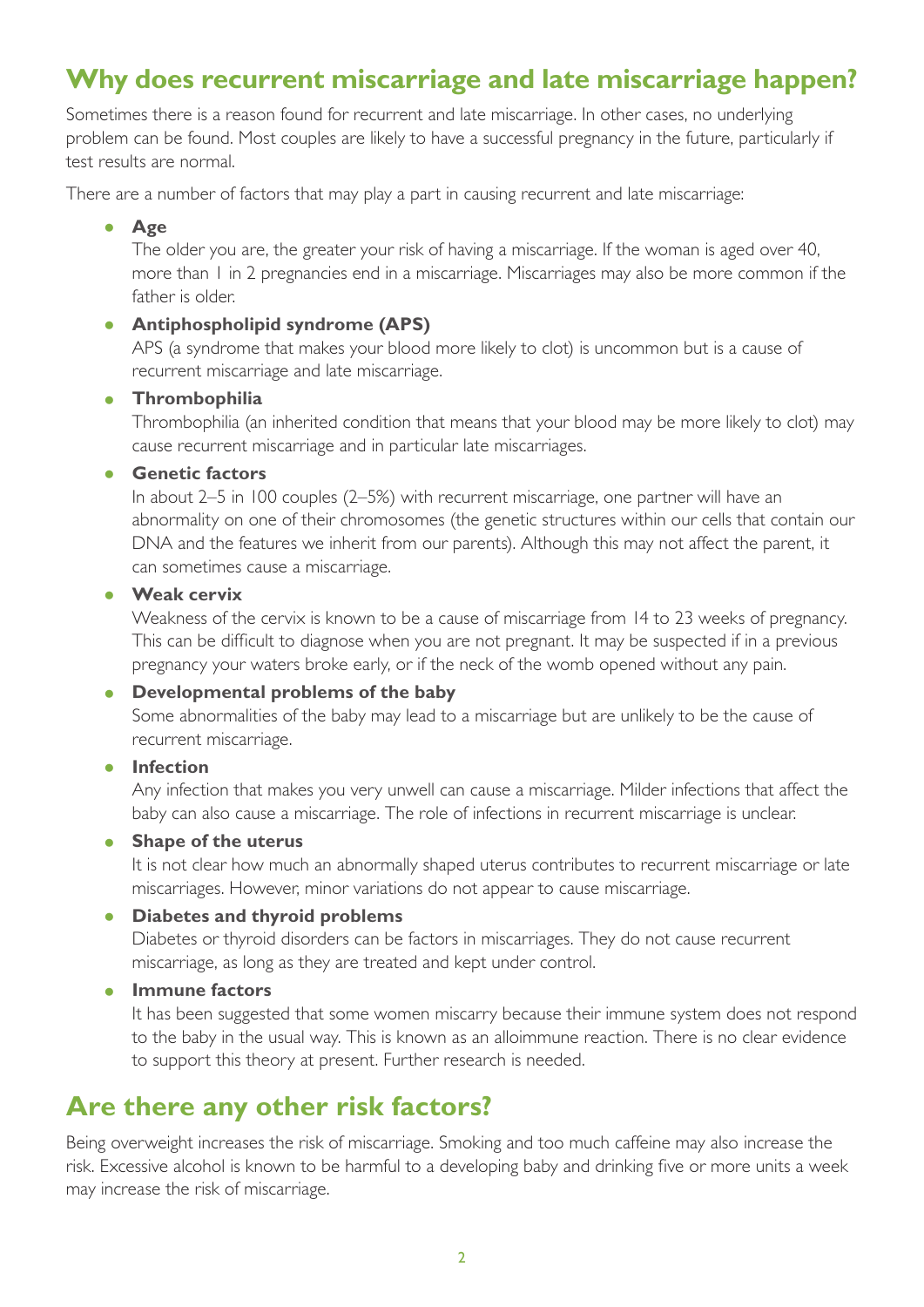The chance of a further miscarriage increases slightly with each miscarriage. Women with three miscarriages in a row have a 4 in 10 chance of having another one. This means that 6 out of 10 women (60%) in this situation will go on to have a baby next time.

# **Why are investigations helpful?**

Finding out whether there is a cause for your recurrent miscarriage or late miscarriage is important as your doctor will be able to give you an idea about your likelihood of having a successful pregnancy. In a small number of cases there may be treatment available to help you.

# **What investigations might be offered?**

## **Blood tests:**

- For APS. APS is diagnosed if you test positive on two occasions 12 weeks apart, before you become pregnant again.
- For thrombophilia. If you have had a late miscarriage you should be offered blood tests for certain inherited thrombophilias.
- To check you and your partner's chromosomes for abnormalities. You may be offered this test if your baby has been shown to have abnormal chromosomes.

## **Tests for abnormalities in the baby**

You should be offered tests to check for abnormalities in your baby's chromosomes. This is not always possible but may help to determine your chance of miscarrying again.

If you have had a late miscarriage you may also be offered a postmortem examination of your baby. This will not happen without your consent and you will have the opportunity to discuss this with your health team beforehand.

## **Tests for abnormalities in the shape of your uterus**

You should be offered a pelvic ultrasound scan to check for any abnormalities in the shape of your uterus. If an abnormality is suspected, further investigations may include a hysteroscopy (a procedure to examine the uterus through a small telescope which is passed through the vagina and cervix) or a laparoscopy (a procedure in which a surgeon uses a fine telescope to look inside the abdomen and pelvis).

## **Tests for infection**

If you have had a late miscarriage, tests such as blood samples and vaginal swabs may be taken at the time to look for any source of infection.

# **What are my treatment options?**

## **Treatment for APS**

If you have APS and have had recurrent miscarriage or a late miscarriage, treatment with low-dose aspirin tablets and heparin injections in pregnancy increases your chance of having a baby. Aspirin and heparin make your blood less likely to clot and are safe to take in pregnancy.

Having APS means you are at increased risk of complications during pregnancy such as pre-eclampsia, problems with your baby's growth and premature birth. You should be carefully monitored so that you can be offered treatment for any problems that arise.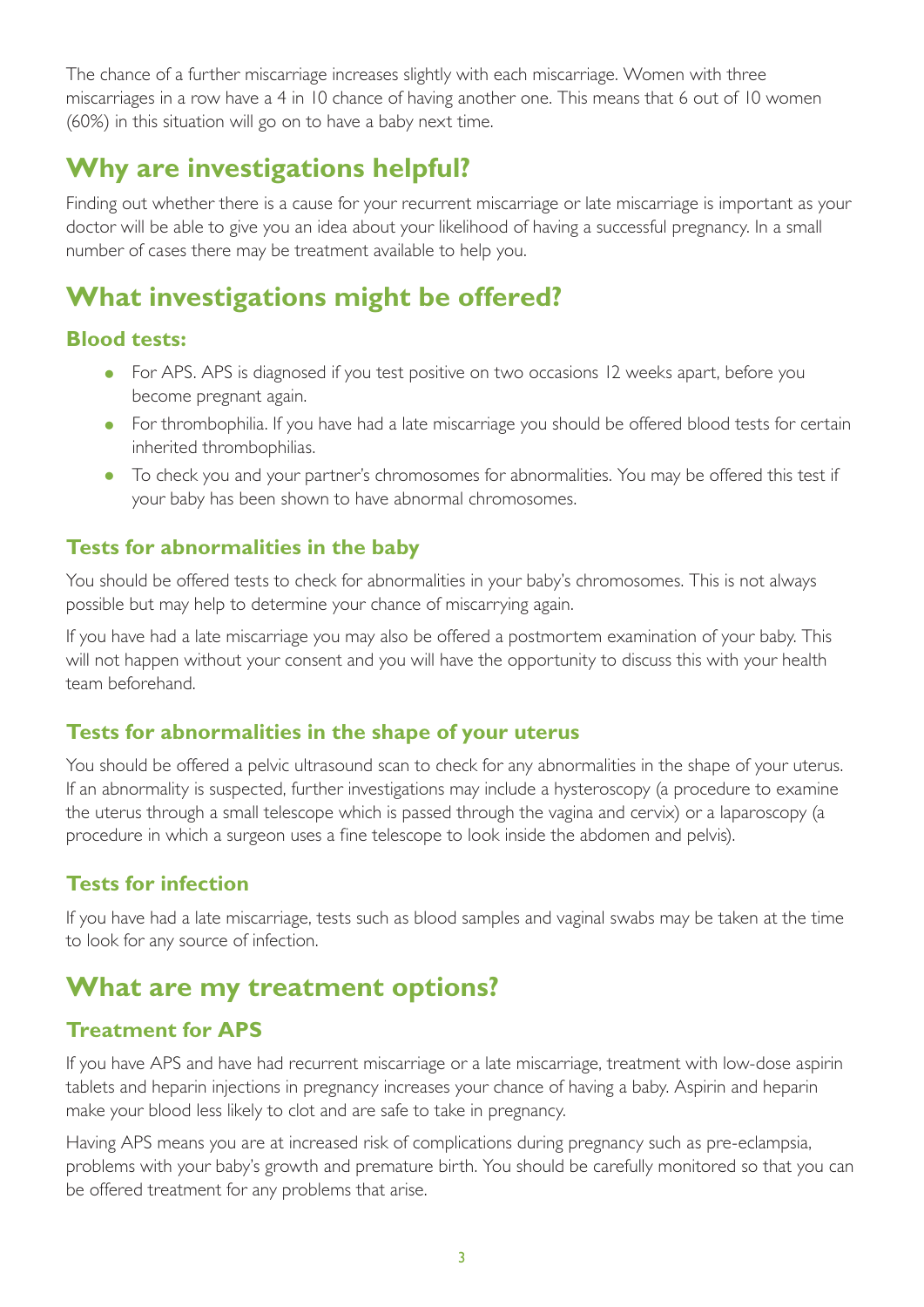## **Treatment for thrombophilia**

If you have an inherited tendency to blood clotting (thrombophilia) and have had a miscarriage between 12 and 24 weeks of pregnancy, you should be offered treatment with heparin.

At present there is not enough evidence to say whether heparin will reduce your chance of miscarriage if you have had early miscarriages (up to 12 weeks of pregnancy). However, you may be still offered the treatment to reduce the risk of a blood clot during pregnancy. Your doctor will discuss what would be recommended in your particular case.

## **Referral for genetic counselling**

If either you or your partner has a chromosome abnormality, you should be offered the chance to see a specialist called a clinical geneticist. They will discuss with you what your chances are for future pregnancies and will explain what your choices are. This is known as genetic counselling.

## **Monitoring and treatment for a weak cervix**

If you have had a miscarriage between 14 and 24 weeks and have a diagnosis of a weak cervix, you may be offered an operation to put a stitch in your cervix. This is usually done through the vagina at 13 or 14 weeks of pregnancy under a general or spinal anaesthetic. Your doctor should discuss the surgery with you.

If it is unclear whether your late miscarriage was caused by a weak cervix, you may be offered vaginal ultrasound scans during your pregnancy to measure the length of your cervix. This may give information on how likely you are to miscarry. If your cervix is shorter than it should be before 24 weeks of pregnancy, you may be offered an operation to put a stitch in your cervix.

## **Surgery to the uterus**

If an abnormality is found in your uterus, you may be offered an operation to correct this.

## **Hormone treatment**

Taking progesterone or human chorionic gonadotrophin hormones early in pregnancy has been tried to prevent recurrent miscarriage. More evidence is needed to show whether this works.

## **Immunotherapy**

Treatment to prevent or change the response of the immune system (known as immunotherapy) is not recommended for women with recurrent miscarriage. It has not been proven to work, does not improve the chances of a live birth and may carry serious risks (including transfusion reaction, allergic shock and hepatitis).

# **What if no cause is found?**

Where there does not appear to be a cause for recurrent miscarriage or late miscarriage, there is currently no evidence that heparin and aspirin treatment reduces the chance of a further miscarriage. For that reason this treatment is not recommended in these circumstances.

# **What does this mean for us in the future?**

You and your partner should be seen together by a specialist health professional. This may be within a clinic dedicated to recurrent and late miscarriage.